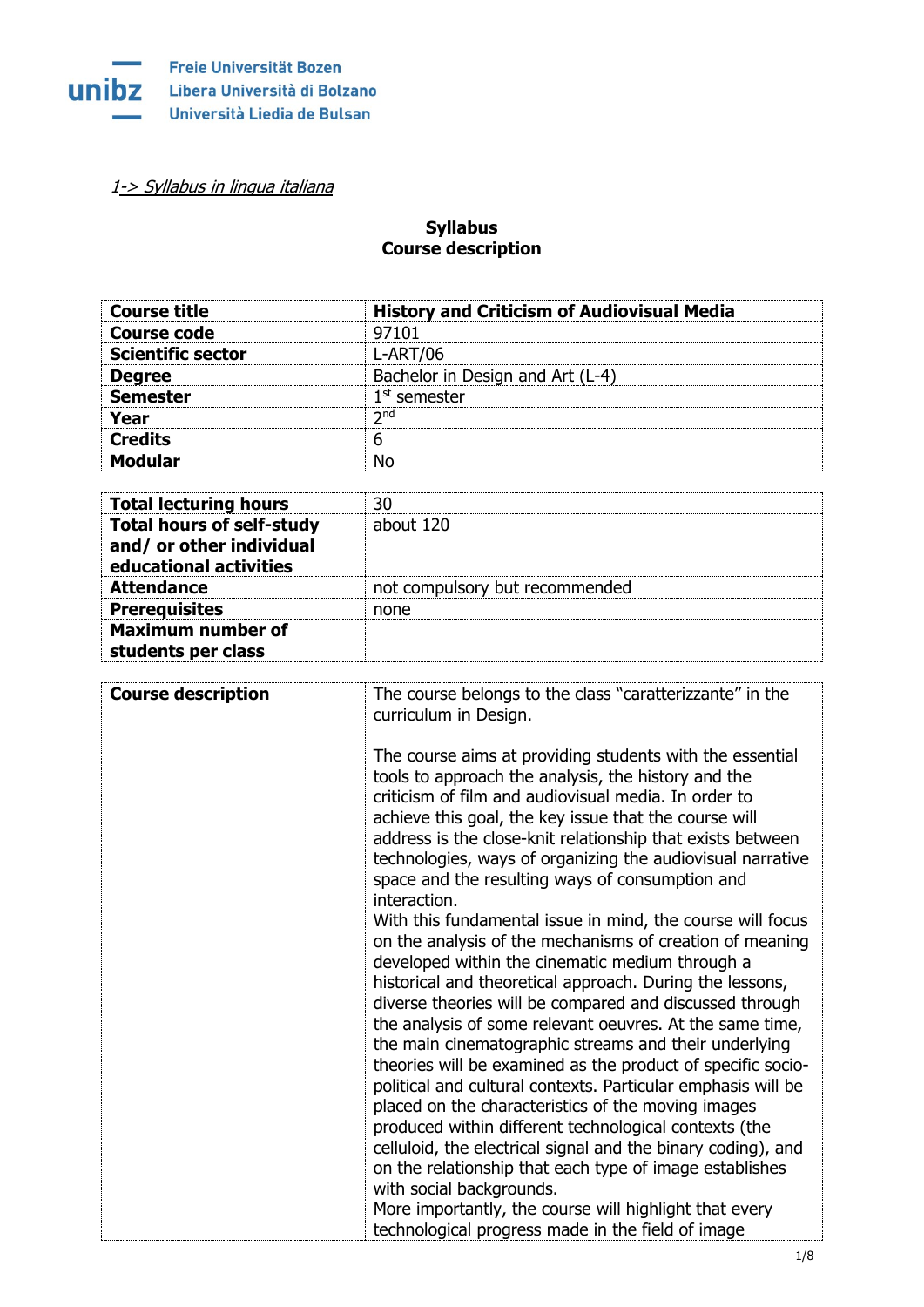

Freie Universität Bozen **UNIDZ** Libera Università di Bolzano Università Liedia de Bulsan

|                                           | contributes to radically transforming the notion of<br>objectivity tied to the cinematic image. With respect to<br>this important topic, the course will address in particular<br>the only apparent dichotomy that exists between<br>documentary film and fictional film, a dichotomy that<br>emerges in the first phase of cinematography and<br>accompanies it all along its history. Therefore, a<br>substantial part of the course will deal with the analysis of<br>the documentary film, its evolution and its transformation<br>after the birth of the Live TV and of the digital media.<br>The last part of the course will be devoted to the study of<br>the audiovisual practices that emerged from the<br>assimilation of digital technology into the audiovisual field,<br>that is the audiovisual effects, the ways of constructing<br>the narrative space, the interaction with the audience and<br>the consumption of images. This survey will aim at<br>making the class capable to perform a critical analysis of<br>the nature of the digital image and of the transformation<br>that this new technology is exerting on the production,<br>conceiving, consumption and structuring of narrative<br>spaces within the audiovisuals. |
|-------------------------------------------|-------------------------------------------------------------------------------------------------------------------------------------------------------------------------------------------------------------------------------------------------------------------------------------------------------------------------------------------------------------------------------------------------------------------------------------------------------------------------------------------------------------------------------------------------------------------------------------------------------------------------------------------------------------------------------------------------------------------------------------------------------------------------------------------------------------------------------------------------------------------------------------------------------------------------------------------------------------------------------------------------------------------------------------------------------------------------------------------------------------------------------------------------------------------------------------------------------------------------------------------------------|
| <b>Specific educational</b><br>objectives | <b>Knowledge and understanding</b><br>have acquired a solid cultural heritage in which<br>technical and media skills are combined with<br>theoretical reflection, a necessary prerequisite for<br>approaching the complex phenomena of today's<br>society with awareness and being prepared to act as<br>active participants.<br>have acquired the ability to grasp and analyse<br>contemporary cultural and social phenomena that<br>characterise design and art.                                                                                                                                                                                                                                                                                                                                                                                                                                                                                                                                                                                                                                                                                                                                                                                    |
|                                           |                                                                                                                                                                                                                                                                                                                                                                                                                                                                                                                                                                                                                                                                                                                                                                                                                                                                                                                                                                                                                                                                                                                                                                                                                                                       |

| <b>Lecturer</b>                             | German A. Duarte Peñaranda<br>e-mail GDuarte@unibz.it,<br>tel. +39 0471 015108,<br>webpage https://www.unibz.it/en/faculties/design-<br>art/academic-staff/person/37717-german-a-duarte |
|---------------------------------------------|-----------------------------------------------------------------------------------------------------------------------------------------------------------------------------------------|
| <b>Scientific sector of the</b><br>lecturer | $L-ART/06$                                                                                                                                                                              |
| <b>Teaching language</b>                    | German                                                                                                                                                                                  |
| <b>Office hours</b>                         | Wednesday $9:30 - 11:00$                                                                                                                                                                |
| <b>List of topics covered</b>               | Film History, Documentary Film, Theory of Media, Film<br>Theory, New Media.                                                                                                             |
| <b>Teaching format</b>                      |                                                                                                                                                                                         |

| <b>Expected learning outcomes</b> | Disciplinary competence                                          |
|-----------------------------------|------------------------------------------------------------------|
|                                   | Knowledge and understanding                                      |
|                                   | have acquired the basic knowledge to be able to turn a<br>$\sim$ |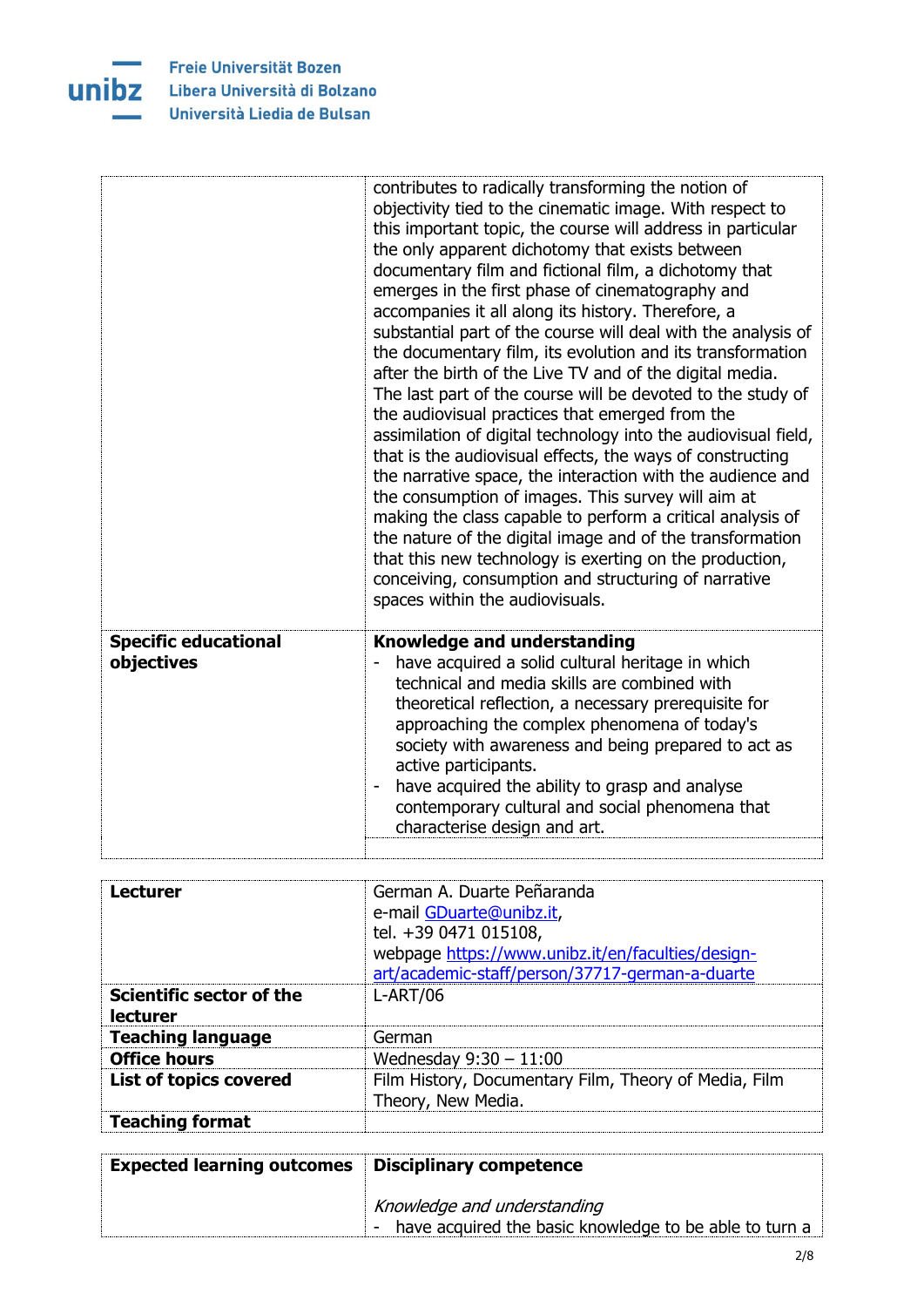

| critical eye to their own work and to deal with<br>contemporary complexity<br>have acquired the basic knowledge necessary for<br>further Master's studies in all components of project<br>culture as well as theoretical subjects<br>Applying knowledge and understanding<br>recognise the main phenomena of contemporary<br>society, to observe them critically, also from an ethical<br>and social point of view, and to elaborate appropriate<br>solutions at the level of a design proposal/response.<br>make use of the skills acquired during the course of<br>study in the event of continuing studies in a Master's<br>degree programme in the field of design and to<br>develop them further. |
|--------------------------------------------------------------------------------------------------------------------------------------------------------------------------------------------------------------------------------------------------------------------------------------------------------------------------------------------------------------------------------------------------------------------------------------------------------------------------------------------------------------------------------------------------------------------------------------------------------------------------------------------------------------------------------------------------------|
| <b>Transversal competence and soft skills</b>                                                                                                                                                                                                                                                                                                                                                                                                                                                                                                                                                                                                                                                          |
| Making judgements<br>Be able to make independent judgements, both in the<br>critical evaluation of their own work and in their ability<br>to use the right interpretative tools in those contexts in<br>which they will work professionally in design and/or<br>continue their studies, also considering ethical and<br>social aspects.                                                                                                                                                                                                                                                                                                                                                                |
| <b>Communication skills</b><br>to professionally communicate and substantiate their<br>own decisions and justify them from a formal, technical<br>and scientific point of view.                                                                                                                                                                                                                                                                                                                                                                                                                                                                                                                        |
| Learning skills<br>have developed a creative attitude and learned how to<br>enhance it and develop it according to their own<br>inclinations.<br>have acquired basic knowledge in theoretical subjects<br>$\overline{a}$<br>as History and Criticism of Audiovisual Media as well as<br>a study methodology suitable for continuing studies<br>with a Master's degree programme.                                                                                                                                                                                                                                                                                                                       |

| <b>Assessment</b>                                             | Oral examination                                                                                                                                                                                                                                                      |
|---------------------------------------------------------------|-----------------------------------------------------------------------------------------------------------------------------------------------------------------------------------------------------------------------------------------------------------------------|
| <b>Assessment language</b>                                    | The same as the teaching language                                                                                                                                                                                                                                     |
| <b>Evaluation criteria and</b><br>criteria for awarding marks | The final assessment is based on the content of all the<br>exercises according to the following criteria:<br>Ability to summarize<br>Ability to contextualize audiovisual oeuvres in socio-<br>cultural contexts<br>Ability to establish relationships between topics |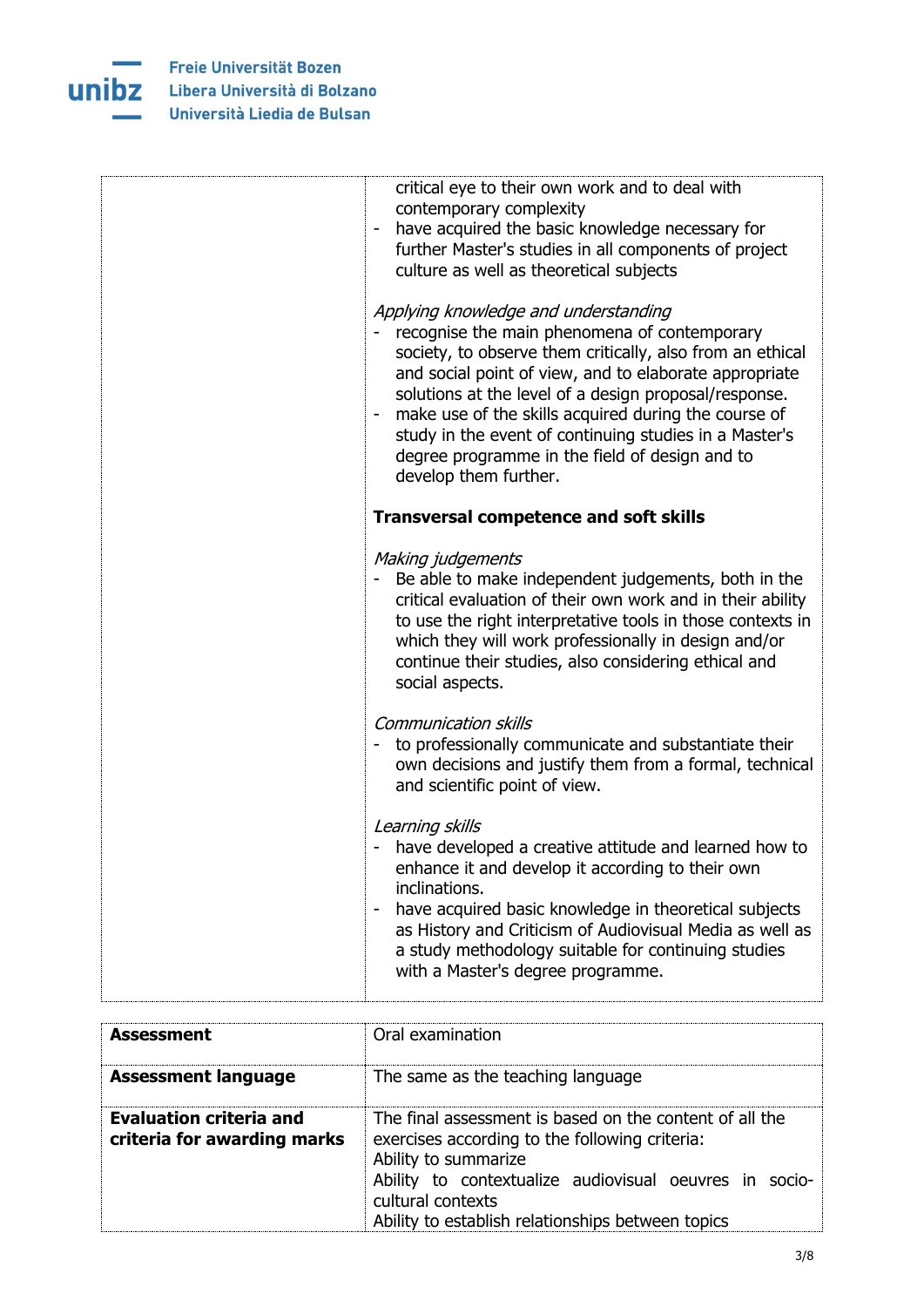

Ļ.

|                               | Clarity in presenting and structuring ideas.                     |
|-------------------------------|------------------------------------------------------------------|
|                               |                                                                  |
| <b>Required readings</b>      | - Marshall McLuhan, Understanding Media. The                     |
|                               | Extensions of Man, Cambridge Massachusetts: MIT Press,           |
|                               | pp. 7-32 (Chapters 1. The medium is the message - Media          |
|                               | Hot and cold)                                                    |
|                               | - Erwin Panofsky, Style and Medium In the Motion                 |
|                               | Pictures.                                                        |
|                               | - Kristin Thompson - David Bordwell, Film History.               |
|                               | An Introduction (2 <sup>nd</sup> ed.), pp. 13- 31. Chapters: The |
|                               | invention of the Cinema - Early Filmmaking and                   |
|                               | Exhibition.                                                      |
|                               | - Siegfried Kracauer, Theory of Film. The Redemption             |
|                               | of Physical Reality, Princeton: Princeton University press,      |
|                               | pp. 175 - 192. Chapter Experimental film.                        |
|                               | - Siegfried Kracauer, From Caligari To Hitler, Princeton         |
|                               | University Press, pp. 43-87. Chapters 4. The shock of            |
|                               | freedom, 5. Caligari, 6. Procession of Tyrans.                   |
|                               | - Sergei Eisenstein, Film Form. Essay in Film Theory             |
|                               | (ed. And trans. by Jay Leyda), N.Y. H.B. Chapters: The           |
|                               | Cinematographic Principle and The Ideogram (p. 28-44)            |
|                               | and Methods of Montage (p. 72-83)                                |
|                               | - Jean Baudrillard, The perfect Crime Chapters: The              |
|                               | Perfect Crime - The Spectre of the Will - The Radical            |
|                               | Illusion - Trompe-l'oeil Genesis                                 |
|                               | - Umberto Eco, Opera Aperta. Forma e                             |
|                               | indeterminazione nelle poetiche contemporanee, Chapter:          |
|                               | Il caso e L'intreccio. L'esperienza televisiva e l'estetica pp.  |
|                               | 185-209.                                                         |
|                               | - Jay David Bolter - Richard Grusin, Remediation.                |
|                               | Understanding New Media: MIT Press. Part 1. Theory (pp.          |
|                               | $20-64)$                                                         |
|                               |                                                                  |
| <b>Supplementary readings</b> |                                                                  |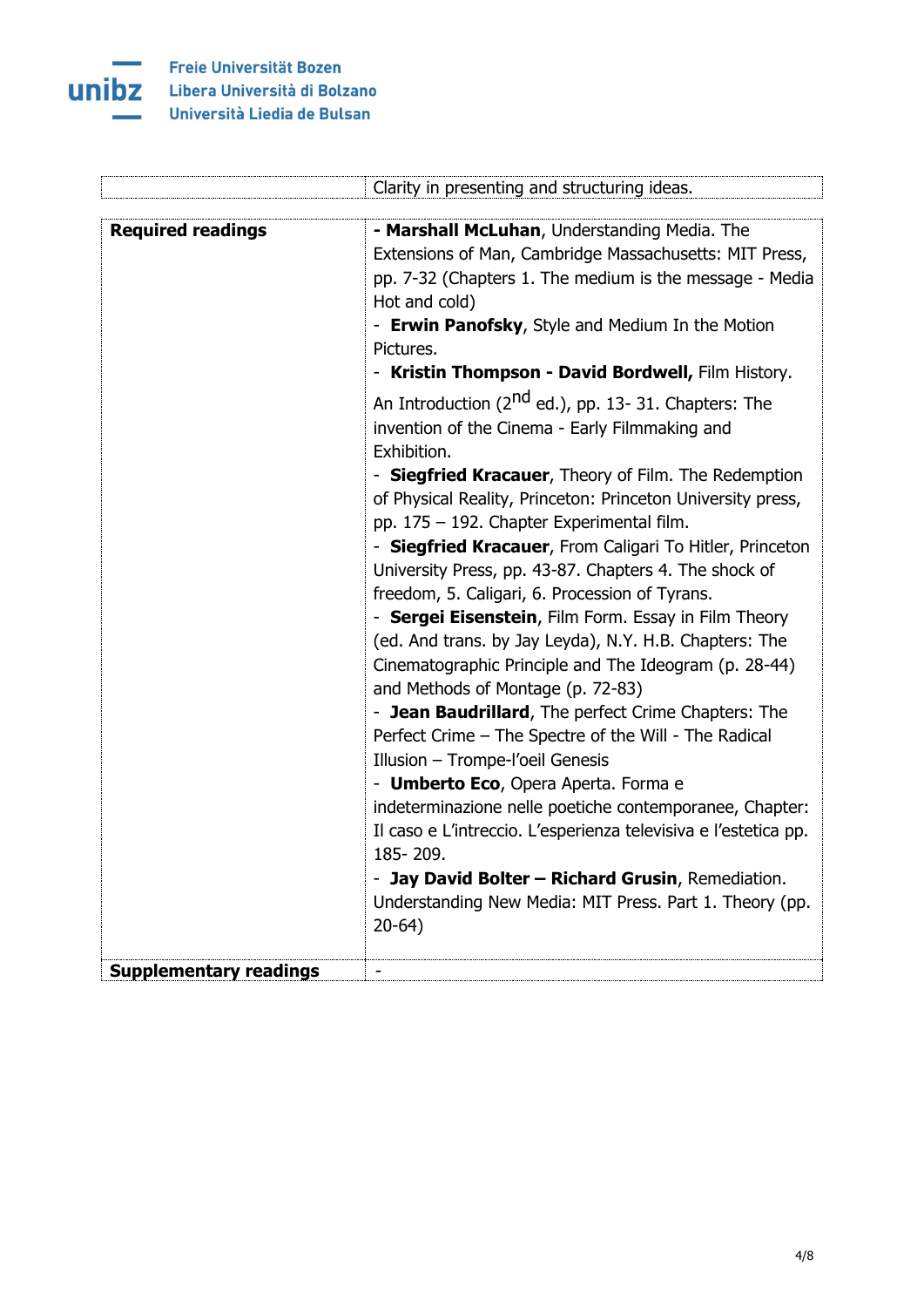

## **Syllabus Beschreibung der Lehrveranstaltung**

<span id="page-4-0"></span>

| <b>Titel der Lehrveranstaltung</b>           | Geschichte und Kritik der audiovisuellen Medien                                                                                                                                                                                                                                                                                                                                                                                                                                                                                                                                                                                                                                                                                                                                                                                                                                                                                                                                                                                                                                                                                                                                         |
|----------------------------------------------|-----------------------------------------------------------------------------------------------------------------------------------------------------------------------------------------------------------------------------------------------------------------------------------------------------------------------------------------------------------------------------------------------------------------------------------------------------------------------------------------------------------------------------------------------------------------------------------------------------------------------------------------------------------------------------------------------------------------------------------------------------------------------------------------------------------------------------------------------------------------------------------------------------------------------------------------------------------------------------------------------------------------------------------------------------------------------------------------------------------------------------------------------------------------------------------------|
| <b>Code der Lehrveranstaltung</b>            | 97101                                                                                                                                                                                                                                                                                                                                                                                                                                                                                                                                                                                                                                                                                                                                                                                                                                                                                                                                                                                                                                                                                                                                                                                   |
| <b>Wissenschaftlich-</b>                     | $L-ART/06$                                                                                                                                                                                                                                                                                                                                                                                                                                                                                                                                                                                                                                                                                                                                                                                                                                                                                                                                                                                                                                                                                                                                                                              |
| disziplinärer Bereich der                    |                                                                                                                                                                                                                                                                                                                                                                                                                                                                                                                                                                                                                                                                                                                                                                                                                                                                                                                                                                                                                                                                                                                                                                                         |
| Lehrveranstaltung                            |                                                                                                                                                                                                                                                                                                                                                                                                                                                                                                                                                                                                                                                                                                                                                                                                                                                                                                                                                                                                                                                                                                                                                                                         |
| <b>Studiengang</b>                           | Bachelor in Design und Künste (L-4)                                                                                                                                                                                                                                                                                                                                                                                                                                                                                                                                                                                                                                                                                                                                                                                                                                                                                                                                                                                                                                                                                                                                                     |
| <b>Semester</b>                              | 1. Semester                                                                                                                                                                                                                                                                                                                                                                                                                                                                                                                                                                                                                                                                                                                                                                                                                                                                                                                                                                                                                                                                                                                                                                             |
| Studienjahr                                  | 2. Jahr                                                                                                                                                                                                                                                                                                                                                                                                                                                                                                                                                                                                                                                                                                                                                                                                                                                                                                                                                                                                                                                                                                                                                                                 |
| <b>Kreditpunkte</b>                          | 6                                                                                                                                                                                                                                                                                                                                                                                                                                                                                                                                                                                                                                                                                                                                                                                                                                                                                                                                                                                                                                                                                                                                                                                       |
| <b>Modular</b>                               | <b>Nein</b>                                                                                                                                                                                                                                                                                                                                                                                                                                                                                                                                                                                                                                                                                                                                                                                                                                                                                                                                                                                                                                                                                                                                                                             |
|                                              |                                                                                                                                                                                                                                                                                                                                                                                                                                                                                                                                                                                                                                                                                                                                                                                                                                                                                                                                                                                                                                                                                                                                                                                         |
| Gesamtanzahl der                             | 30                                                                                                                                                                                                                                                                                                                                                                                                                                                                                                                                                                                                                                                                                                                                                                                                                                                                                                                                                                                                                                                                                                                                                                                      |
| Vorlesungsstunden                            |                                                                                                                                                                                                                                                                                                                                                                                                                                                                                                                                                                                                                                                                                                                                                                                                                                                                                                                                                                                                                                                                                                                                                                                         |
| <b>Gesamtzahl der</b>                        | ca. 120                                                                                                                                                                                                                                                                                                                                                                                                                                                                                                                                                                                                                                                                                                                                                                                                                                                                                                                                                                                                                                                                                                                                                                                 |
| <b>Übungsstunden</b>                         |                                                                                                                                                                                                                                                                                                                                                                                                                                                                                                                                                                                                                                                                                                                                                                                                                                                                                                                                                                                                                                                                                                                                                                                         |
| <b>Anwesenheit</b>                           | Nicht verpflichtend aber empfohlen                                                                                                                                                                                                                                                                                                                                                                                                                                                                                                                                                                                                                                                                                                                                                                                                                                                                                                                                                                                                                                                                                                                                                      |
|                                              | Keine                                                                                                                                                                                                                                                                                                                                                                                                                                                                                                                                                                                                                                                                                                                                                                                                                                                                                                                                                                                                                                                                                                                                                                                   |
| Voraussetzungen                              |                                                                                                                                                                                                                                                                                                                                                                                                                                                                                                                                                                                                                                                                                                                                                                                                                                                                                                                                                                                                                                                                                                                                                                                         |
| <b>Beschreibung der</b><br>Lehrveranstaltung | Diese Lehrveranstaltung gehört zum Bildungsbereich<br>kennzeichnende Fächer (caratterizzante) des<br>Studienzweiges Design.<br>Die Lehrveranstaltung vermittelt den Studierenden die<br>grundlegenden Werkzeuge, um sich der Analyse,<br>Geschichte und Kritik von Filmen und audiovisuellen<br>Medien zu nähern. Um dieses Ziel zu erreichen,<br>beschäftigt sich die Lehrveranstaltung im Kern mit der<br>engen Beziehung, die zwischen Technologien, der Arten<br>der Organisation des audiovisuellen Erzählraums und den<br>daraus resultierenden Arten des Konsums und der<br>Interaktion besteht.<br>Unter Berücksichtigung dieses Schwerpunkts konzentriert<br>sich diese Lehrveranstaltung unter Anwendung eines<br>historischen und theoretischen Ansatzes auf die Analyse<br>der Sinngebungsmechanismen, die innerhalb des<br>filmischen Mediums entwickelt wurden. Während des<br>Unterrichts werden verschiedene Theorien verglichen und<br>durch die Analyse mehrer, wichtiger Werke erörtert.<br>Gleichzeitig werden die wichtigsten Strömungen und ihre<br>zugrundeliegenden Theorien als Produkt spezifischer<br>sozio-politischer und kultureller Kontexte untersucht. |
|                                              | Dabei werden insbesondere die Eigenschaften der<br>bewegten Bilder unterstrichen, die innerhalb<br>verschiedener technischer Kontexte (Zelluloid, elektrisches<br>Signal und Binär-Codierung) produziert werden sowie die<br>Beziehung hervorgehoben, die jede Art von Bild mit<br>sozialen Hintergründen bildet.                                                                                                                                                                                                                                                                                                                                                                                                                                                                                                                                                                                                                                                                                                                                                                                                                                                                       |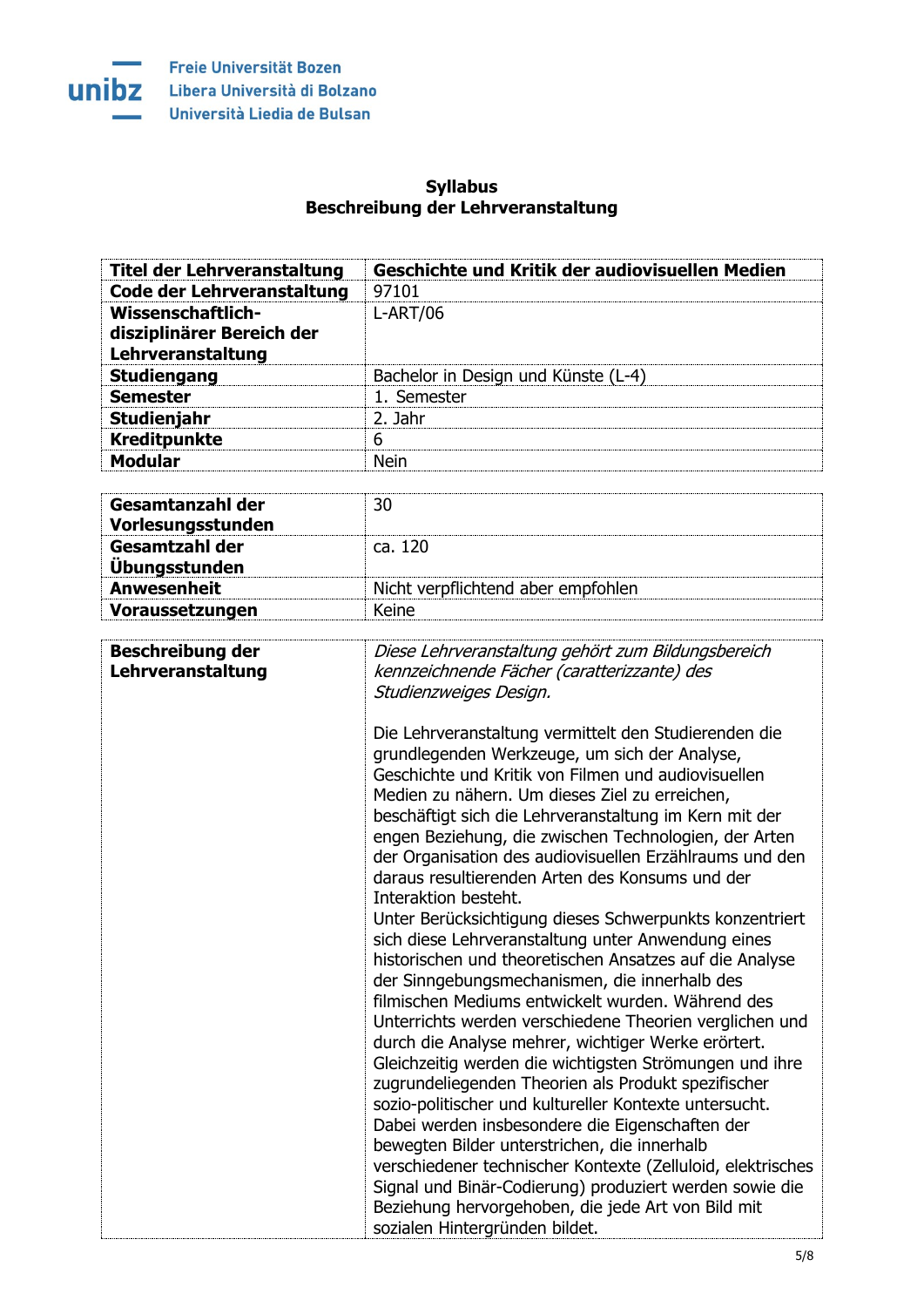

Freie Universität Bozen **UNIDZ** Libera Università di Bolzano Università Liedia de Bulsan

|                                  | Darüber hinaus betont die Lehrveranstaltung, dass jeder<br>technische Fortschritt im Bereich der Bilder radikal das<br>Konzept der Objektivität verändert, das mit dem<br>filmischen Bild einhergeht. Hinsichtlich dieses wichtigen<br>Themas befasst sich die Lehrveranstaltung insbesondere<br>mit der nur offensichtlichen Dichotomie, die zwischen<br>Dokumentarfilmen und Spielfilmen besteht - diese<br>Dichotomie zeichnete sich in der ersten Phase der<br>Filmkunst ab und begleitete sie während ihrer Geschichte.<br>Daher befasst sich ein wesentlicher Teil der<br>Lehrveranstaltung mit der Analyse des Dokumentarfilms,<br>seiner Evolution und Veränderung nach der Geburt des<br>Live-Fernsehens und der digitalen Medien.<br>Der letzte Teil der Lehrveranstaltung widmet sich dem<br>Studium von audiovisuellen Praktiken, die aus der<br>Assimilation von digitaler Technik in das audiovisuelle<br>Gebiet auftraten. Dazu gehören die audiovisuellen Effekte,<br>die Art des Aufbaus des Erzählraums, die Interaktion mit<br>den Zuschauern und der Konsum von Bildern. Diese<br>Untersuchung soll den Studierenden die Fähigkeiten<br>vermitteln, eine kritische Analyse der Natur des digitalen<br>Bildes und der Transformation durchzuführen, die diese<br>neue Technologie auf die Produktion, Rezeption, den<br>Konsum und die Strukturierung der Erzählräume innerhalb<br>der audiovisuellen Medien ausübt. |
|----------------------------------|-----------------------------------------------------------------------------------------------------------------------------------------------------------------------------------------------------------------------------------------------------------------------------------------------------------------------------------------------------------------------------------------------------------------------------------------------------------------------------------------------------------------------------------------------------------------------------------------------------------------------------------------------------------------------------------------------------------------------------------------------------------------------------------------------------------------------------------------------------------------------------------------------------------------------------------------------------------------------------------------------------------------------------------------------------------------------------------------------------------------------------------------------------------------------------------------------------------------------------------------------------------------------------------------------------------------------------------------------------------------------------------------------------------------------------------------|
| <b>Spezifische Bildungsziele</b> | <b>Wissen und Verstehen</b><br>Ein solides kulturelles Wissen erworben haben, das<br>technisch-mediale Kompetenz mit theoretischer<br>Reflexion verbindet; dies ist eine unabdingbare<br>Voraussetzung für die bewusste Annäherung an die<br>komplexen Phänomene der heutigen Gesellschaft und<br>um imstande zu sein, aktiv eingreifen zu können.<br>Die Fähigkeit erworben haben, die zeitgenössischen<br>kulturellen und sozialen Phänomene, die Design und<br>Kunst prägen, wahrzunehmen und zu analysieren.                                                                                                                                                                                                                                                                                                                                                                                                                                                                                                                                                                                                                                                                                                                                                                                                                                                                                                                        |
|                                  |                                                                                                                                                                                                                                                                                                                                                                                                                                                                                                                                                                                                                                                                                                                                                                                                                                                                                                                                                                                                                                                                                                                                                                                                                                                                                                                                                                                                                                         |

| <b>Dozent</b>                                                            | German A. Duarte Peñaranda<br>Email GDuarte@unibz.it,<br>Tel. +39 0471 015108,<br>Webpage https://www.unibz.it/en/faculties/design-<br>art/academic-staff/person/37717-german-a-duarte |
|--------------------------------------------------------------------------|----------------------------------------------------------------------------------------------------------------------------------------------------------------------------------------|
| <b>Wissenschaftlich-</b><br>disziplinärer Bereich des<br><b>Dozenten</b> | $L-ART/06$                                                                                                                                                                             |
| <b>Unterrichtssprache</b>                                                | Deutsch                                                                                                                                                                                |
| <b>Sprechzeiten</b>                                                      | Mittwoch 9:30-11:00                                                                                                                                                                    |
| Auflistung der behandelten<br><b>Themen</b>                              | Filmgeschichte, Dokumentarfilm, Medientheorie,<br>Filmtheorie, Neue Medien.                                                                                                            |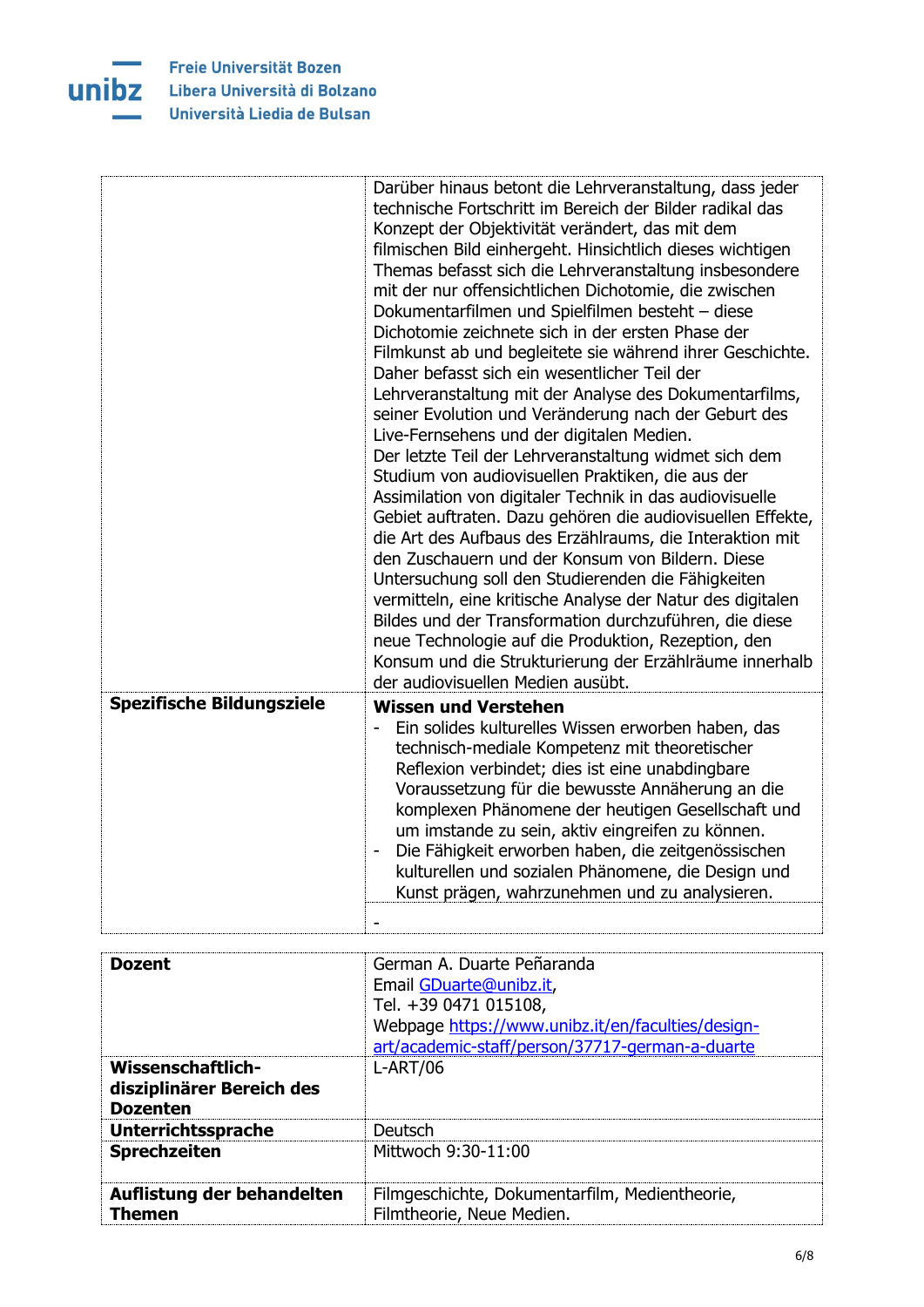

| <b>Unterrichtsform</b>          |                                                                                                                                                                                                                                                                                                                                                                                                                                                                                  |
|---------------------------------|----------------------------------------------------------------------------------------------------------------------------------------------------------------------------------------------------------------------------------------------------------------------------------------------------------------------------------------------------------------------------------------------------------------------------------------------------------------------------------|
| <b>Erwartete Lernergebnisse</b> | <b>Wissen und Verstehen</b>                                                                                                                                                                                                                                                                                                                                                                                                                                                      |
|                                 | Die Grundkenntnisse erworben haben, um ein<br>$\overline{\phantom{0}}$<br>kritisches Augenmerk auf die eigene Arbeit zu richten<br>und sich mit der zeitgenössischen Komplexität<br>auseinanderzusetzen.<br>Die für ein weiterführendes Masterstudium<br>notwendigen Grundkenntnisse sowohl in allen<br>Bestandteilen der Projektkultur als auch in technischen,<br>wissenschaftlichen und theoretischen Fächern<br>erworben haben.                                              |
|                                 | Anwenden von Wissen und Verstehen<br>Die Hauptphänomene der gegenwärtigen Gesellschaft<br>zu erkennen, kritisch zu beobachten, auch aus<br>ethischer und sozialer Sicht und geeignete Lösungen<br>auf der Ebene eines/r gestalterischen<br>Vorschlags/Antwort auszuarbeiten.<br>Sich der während des Studienverlaufes angeeigneten<br>Fähigkeiten im Falle einer Studienfortsetzung in einem<br>Masterstudiengang im Bereich Design zu bedienen und<br>diese weiterzuentwickeln. |
|                                 | <b>Urteilen</b><br>Selbständig urteilen können, sowohl in der kritischen<br>Bewertung der eigenen Arbeit, als auch was die<br>Fähigkeit betrifft, die richtigen<br>Interpretationsinstrumente in jenen Kontexten zu<br>verwenden, in denen sie gestalterisch beruflich tätig<br>werden und/oder ihr Studium weiterführen werden,<br>auch in Anbetracht ethischer und sozialer Aspekte                                                                                            |
|                                 | Kommunikationsfähigkeit (communication skills)<br>eigene Entscheidungen professionell zu kommunizieren<br>und zu hinterlegen und diese vom formellen,<br>technischen und wissenschaftlichen Standpunkt aus zu<br>begründen.                                                                                                                                                                                                                                                      |
|                                 | Lernfähigkeit (learning skills)<br>eine kreative Haltung entwickelt und gelernt haben,<br>wie man diese steigert und nach den eigenen<br>Neigungen entfaltet.<br>Grundkenntnisse in theoretischen, technischen und<br>wissenschaftlichen Fächern erlangt haben sowie eine<br>für eine Fortsetzung des Studiums mit einem<br>Masterstudium geeignete Studienmethodik.                                                                                                             |
| Art der Prüfung                 | Mündliche Prüfung                                                                                                                                                                                                                                                                                                                                                                                                                                                                |